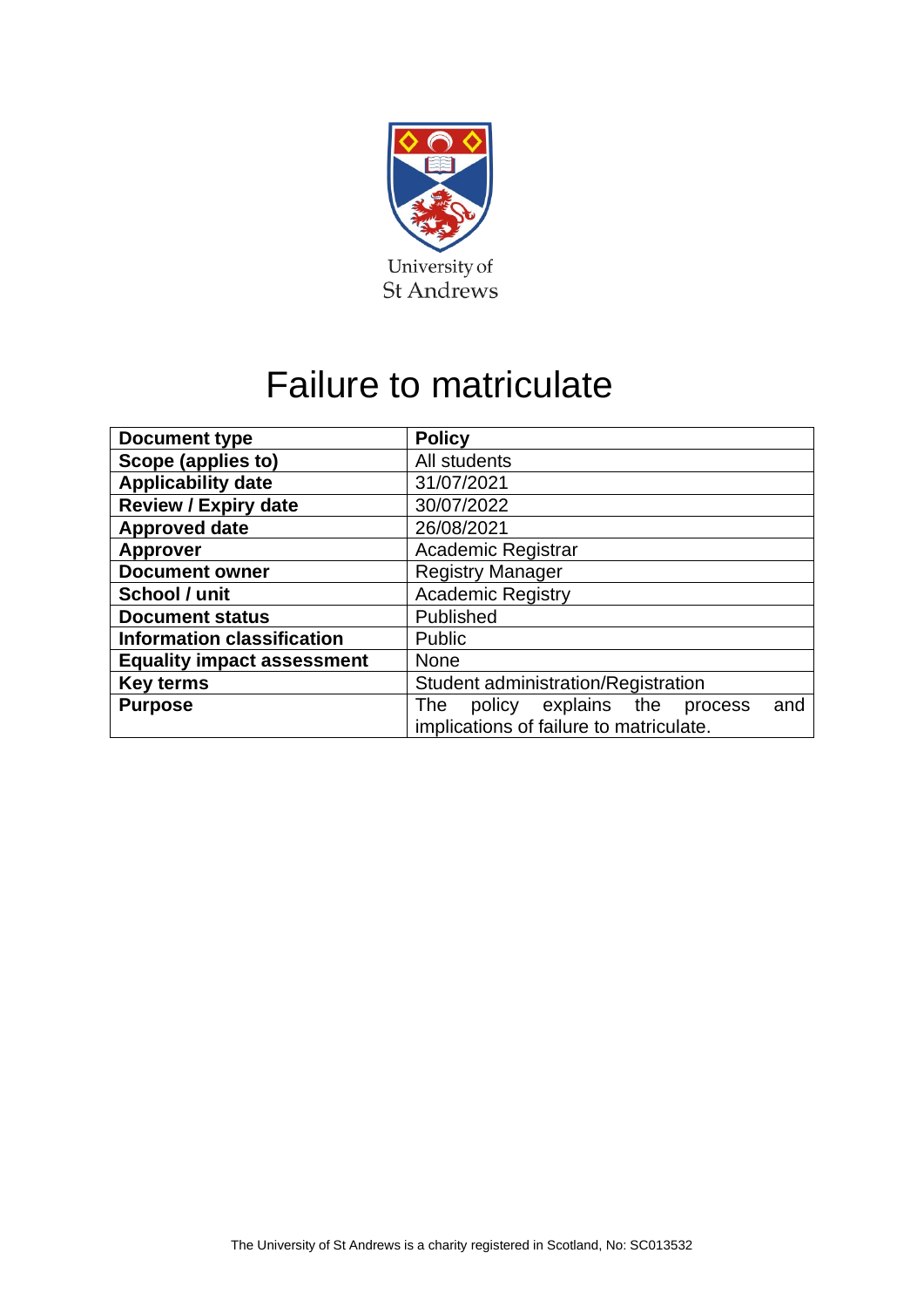This policy applies to all St Andrews students (including undergraduate, postgraduate taught, postgraduate research, part-time, distance learning, international foundation programmes, pre-sessional programmes, single semester students and students who are studying or working abroad for credit).

**Matriculation** is the process of registering as a student with the University. All students must complete the matriculation process each academic year in which they are actively engaged in their programme of studies in order to maintain their University of St Andrews student status.

Any student who fails to complete the matriculation process within the prescribed timescales, or who fails to obtain permission from the University to interrupt their studies within a prescribed time, will lose their matriculated student status at the University of St Andrews.

## **Deadlines for completing the matriculation process and penalties**

The matriculation process normally takes place in the week before teaching starts. Postgraduate Research students normally matriculate the week before their start date.

Prior to completing matriculation, students may only have restricted access to University services (e.g. email account and access to eduroam, PC classrooms, virtual learning environments such as MMS or Moodle, library, sports facilities, access to buildings, etc), and may not be able to receive funding.

All students must complete the matriculation process *within three weeks* of the start date of their programme of studies.

In addition, all undergraduate students in Arts, Divinity and Science must complete the Advising element of matriculation *within two weeks* of the start date.

There are several components of the matriculation. Students must complete all that are relevant to their cohort. Students are able to check their matriculation status and any outstanding tasks in MySaint, where they can complete the on-line aspects of matriculation.

- All UG and PGT entrant students must attend the Matriculation event for the purposes of identity and document checking.
- All UG and PGT students studying on a Student visa must attend the Matriculation event for annual document checking each year. PGR students must arrange for their annual document checking through ASC, or as instructed by Registry.
- All UG students in Arts, Divinity and Science must complete the Advising process, including meeting with their Adviser of Studies.
- All PGT students must contact their Schools to ensure they have completed all relevant parts of the matriculation process, including advising into modules.

For undergraduate students in Arts, Divinity and Science, the final deadline for completion of the Advising component will be 9 am on the Monday of the third week following the *start-of-teaching deadline*, which is the date on which teaching begins, as published in the University Semester Dates [\(https://www.st](https://www.st-andrews.ac.uk/semester-dates/)[andrews.ac.uk/semester-dates/\)](https://www.st-andrews.ac.uk/semester-dates/).

For undergraduate and taught postgraduate students the 'failed to matriculate by' date will be 9 am on the Monday of the fourth week following the *start-of-teaching deadline*.

For postgraduate research students, the 'failed to matriculate by' date will be 9 am on the Thursday of the fourth week following the expected start date of the student's programme of studies.

The University adheres strictly to this timeframe which applies to all students. Failure to comply will result in the following outcomes:

• Entrant students who have not completed the Advising process within the two-week deadline, or who have failed to matriculate within the three-week deadline, will have their student record updated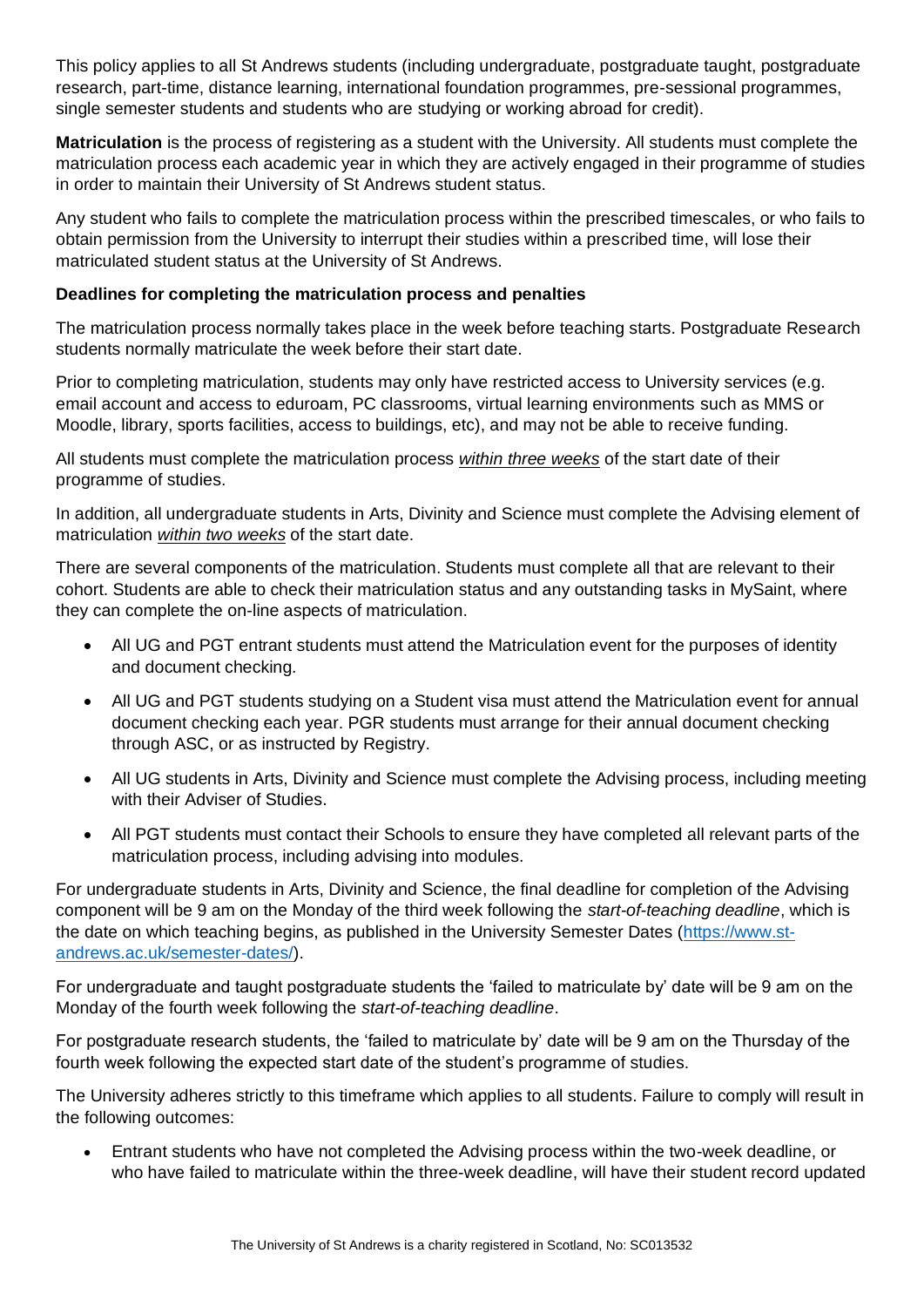to a "No show" status and will be required to re-apply through the normal Admissions route, should they wish to study at the University of St Andrews.

- Returning students failing to complete the Advising process or to matriculate by these deadlines will have their studies terminated. Students who have their studies terminated through the Failure to Matriculate (FTM) policy have no right of appeal to the University against termination of study that is initiated as a result of a failure to matriculate fully within the prescribed time.
- All students whose studies have been terminated stop being students, and lose any associated rights.
- Students who fail to matriculate and who require a visa to remain in the UK must be reported to the UK Visas and Immigration (UKVI) by the University. Failure to matriculate will result in the curtailment of a student visa and the subsequent need to leave the UK.

The University will always seek to ensure that the circumstances of individual students are taken into account fairly and supportively, but it is the student's responsibility to provide evidence to University staff of any circumstances that may prevent them from completing the matriculation process.

## **Changes to circumstances**

If a student is unable to contact the University themselves, they should nominate a relative or a representative to do this on their behalf. University Officers should be informed at the earliest possible point and certainly by the start date of the academic year of study. University Officers can be contacted by emailing the:

- Registry Undergraduate Team at [registry-ug@st-andrews.ac.uk](mailto:registry-ug@st-andrews.ac.uk)
- Registry Postgraduate Taught Team at [taughtpg-reg@st-andrews.ac.uk](mailto:taughtpg-reg@st-andrews.ac.uk)
- Registry Postgraduate Research Team at [registry-pgr@st-andrews.ac.uk](mailto:registry-pgr@st-andrews.ac.uk)

Students who are experiencing problems with their academic studies can ask for support from the University's Student Services Team. They can be contacted by emailing [theasc@st-andrews.ac.uk.](mailto:theasc@st-andrews.ac.uk)

## **Personal contact and correspondence details**

It is the student's responsibility to ensure that personal contact information is complete and current. The University will at all times use the student's University email address as the primary point of contact, but will try to supplement this as appropriate with correspondence to the student's term-time and out-of-term contact addresses.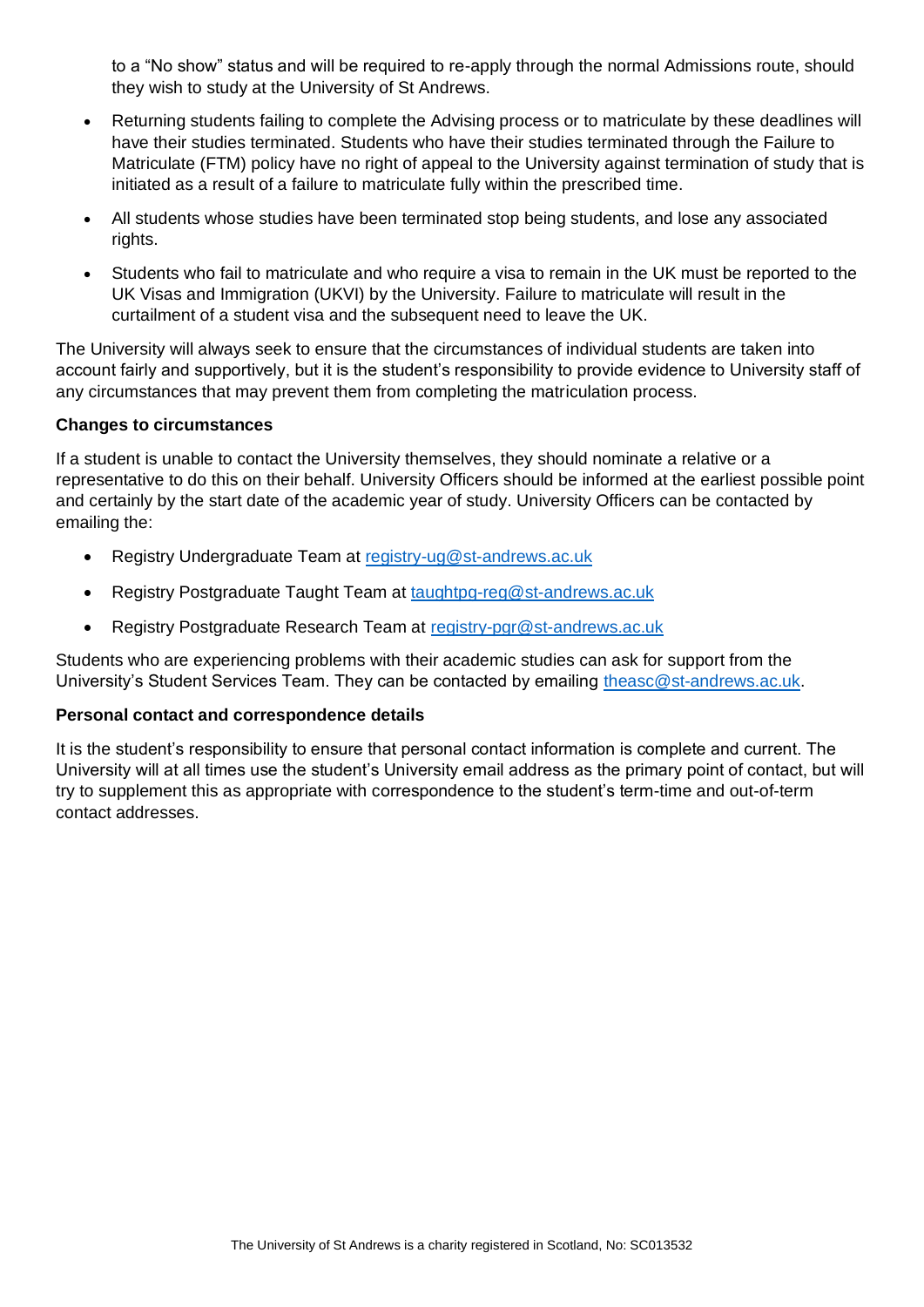# **Definition of 'Failed to complete matriculation'**

A student is deemed to have 'failed to complete matriculation' when one or more of the following mandatory elements of the matriculation process have not been completed successfully:

- Providing, updating and confirming personal details.
- Attendance at an Advising meeting and confirmation of module choices (if required for the programme of study).
- Payment of fees and outstanding debt (including tuition, accommodation, the General Council and Graduation Fee or Completion Fee) or obtaining University approval for special payment arrangements for fees (accommodation, tuition and outstanding debt).
- Signing up to the 'University's Honour Code' and the 'Matriculation Agreement'.
- Meeting conditions for Student Visas.
- Completion of the required medical student agreement (Faculty of Medicine students only).
- Completion of the Training in Good Academic Practice (TGAP) module.
- Completion of any other training modules that the University requires to be completed prior to matriculation.

Students can check their matriculation status and any outstanding tasks in MySaint [\(https://mysaint.st](https://mysaint.st-andrews.ac.uk/)[andrews.ac.uk/\)](https://mysaint.st-andrews.ac.uk/).

#### **Termination of Study Process**

Students will be provided with full information and access to complete the Advising process within two weeks from their course start date, and to complete the matriculation process online within three weeks of their course start date. Students will receive at least two reminders by email highlighting any aspects of Matriculation that have not been completed; the last reminder will be sent at least five working days before their record is closed.

A Termination of Studies email will be dispatched to the student's email address and a letter to the out-ofterm and term-time contact addresses upon the closure of their student record.

All students with a Student Visa who have 'failed to complete matriculation' will be reported to the UK Visas and Immigration (UKVI) within ten days of the 'failure to matriculate' date.